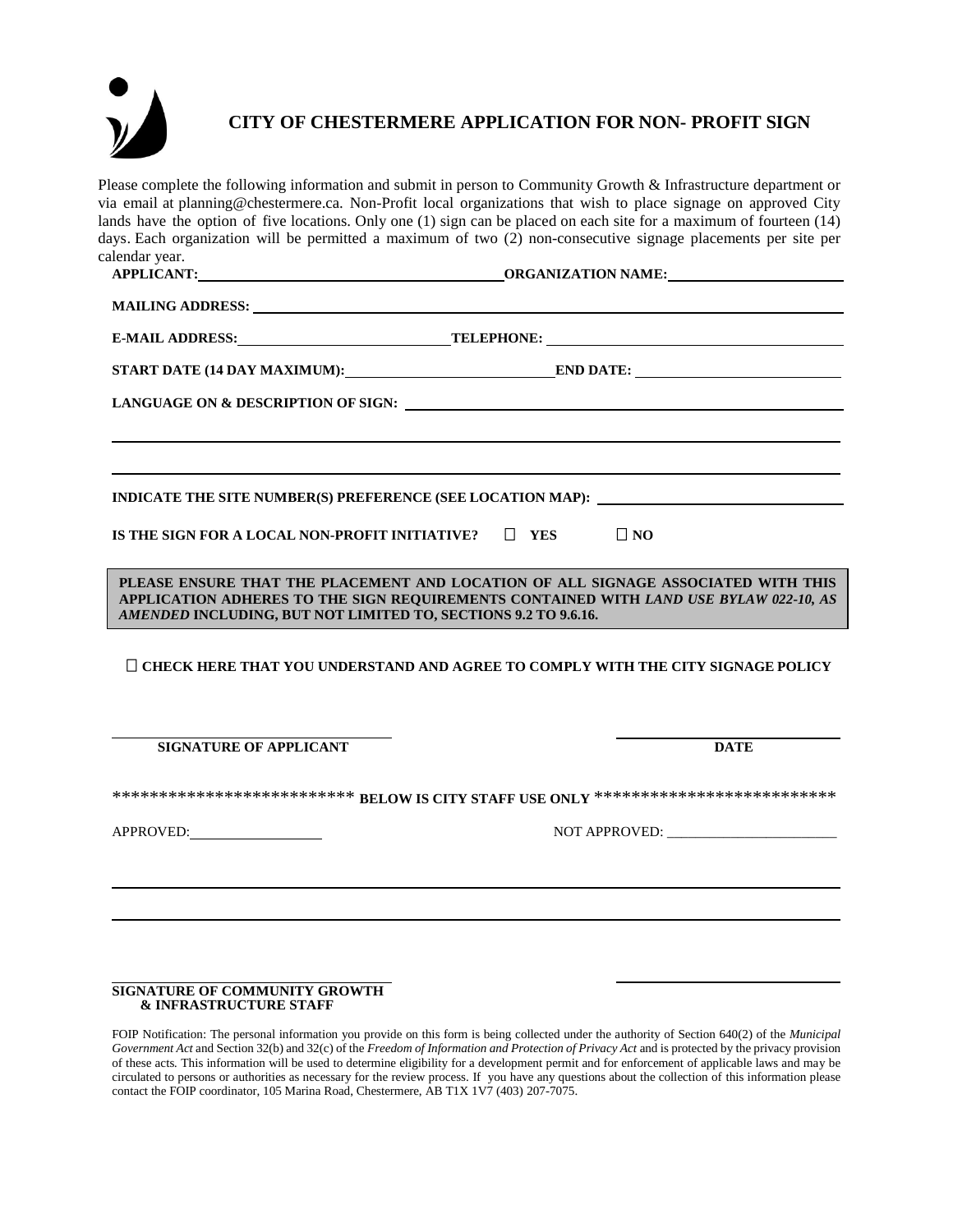

NON-PROFIT SIGN LOCATION MAP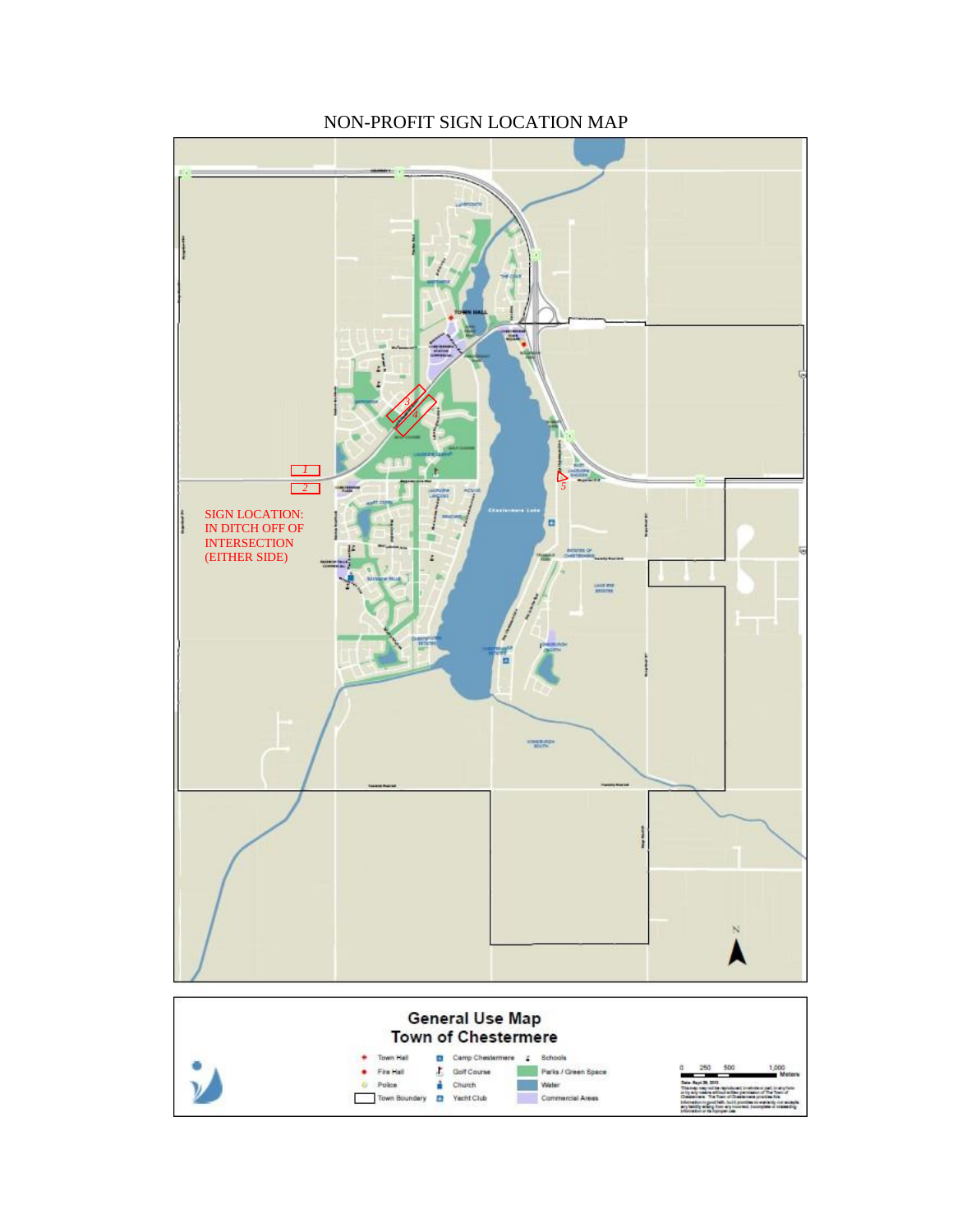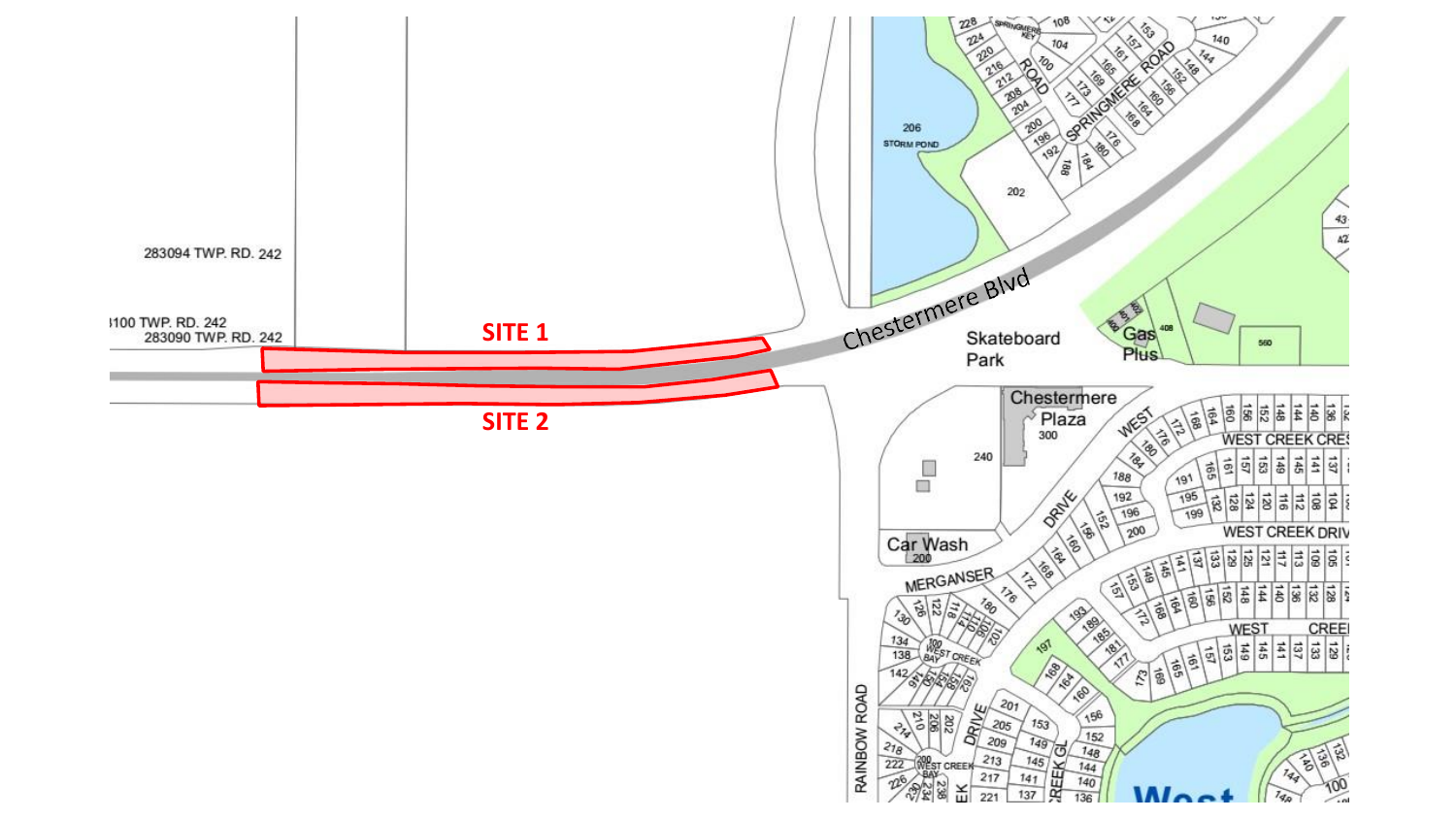